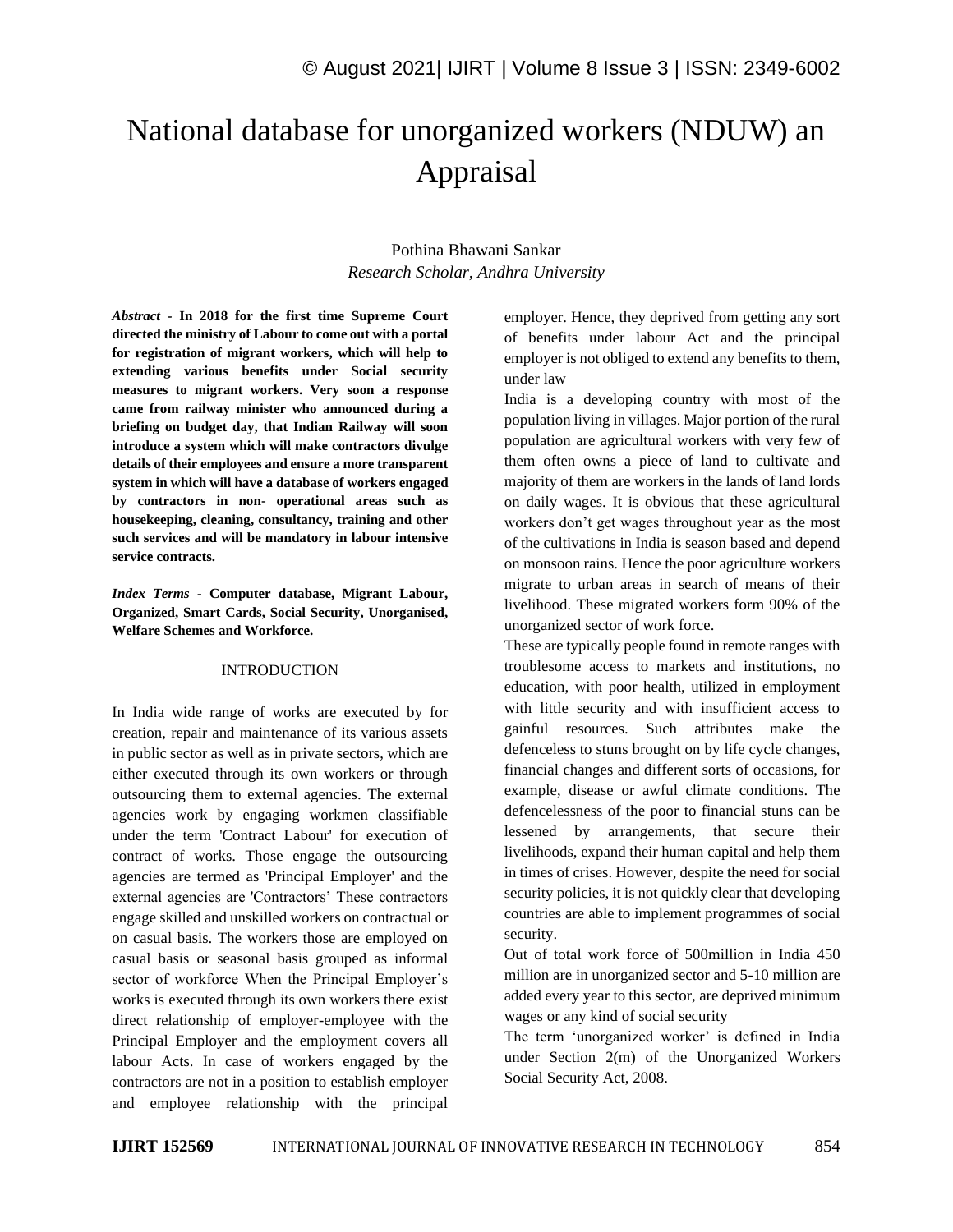# © August 2021| IJIRT | Volume 8 Issue 3 | ISSN: 2349-6002

An unorganised worker is a home-based worker or a self-employed worker or a wage worker in the unorganized sector and includes a worker in the organized sector who is not covered by any of the Acts pertaining to welfare Schemes as mentioned in Schedule-II of Unorganized Workers Social Security Act, 2008.

Explanation,

- Home based worker refers to one who engages in production at his own home or at premises of his choice but not at the employer's work place, even if the employer might have provided him materials or equipment for his work.
- Self-employed worker refers to one who is not working for an employer and is engaged in an unorganised sector job earning an income below a threshold or owning land below a notified limit
- A wage worker is a person employed for a remuneration (in cash or kind) in the unorganised sector, by an employer or contractor for one or more employers, as a casual worker, or temporary worker, or migrant worker, or as domestic workers but on wage below a notified limit.
- Unorganised sector refers to a production or service oriented enterprise owned by individuals or self-employed workers and if workers are employed, then the total number of workers cannot exceed 10.

The Acts mentioned in Schedule II of the Act are

- The Workmen's Compensation Act, 1923,
- The Industrial Disputes Act, 1947,
- The Employees' State Insurance Act, 1948,
- The Employees' Provident Funds and Miscellaneous Provision Act, 1952,
- The Maternity Benefit Act, 1961 and
- The Payment of Gratuity Act, 1972.
- Thus, unorganised workers are essentially those who do not have the benefit of pension, provident fund, gratuity, maternity leave etc. and work mostly on daily / hourly wages. They are not represented by active trade unions.

The Ministry of Labour, Government of India, has categorized the unorganized labour force under four groups viz.,(i)in terms of occupation,(ii) nature of employment, (iii)specially distressed categories and (iv)service categories.

Small and marginal farmers, landless agricultural labourers, share croppers, fishermen, those engaged in animal husbandry, Beedi rolling, labelling and packing, building and construction workers, leather workers, weavers, artisans, salt workers, workers in brick kilns and stone quarries, workers in saw mills, oil mills, etc. come under this category.

#### (ii)Under Terms of Nature of Employment

Attached agricultural labourers, bonded labourers, migrant workers, contract and casual labourers come under this category.

(iii)Under Terms of Specially Distressed Category

Toddy tappers, scavengers, carriers of head loads, drivers of animal driven vehicles, loaders and unloaders come under this category.

#### (iv)Under Terms of Service Category

Midwives, Domestic workers, Fishermen and women, Barbers, Vegetable and fruit vendors, Newspaper vendors etc. belong to this category.

In addition to these four categories, there exists a large section of unorganized labour force such as cobblers, Hamals, Handicraft artisans, Handloom weavers, Lady Tailors, Physically handicapped self-employed persons, Rickshaw pullers, Auto drivers, Sericulture workers, Carpenters, Tannery workers, Power loom workers and Urban poor.

Thus, unorganised workers are essentially those who do not have the benefit of pension, provident fund, gratuity, maternity leave etc. and work mostly on daily / hourly wages. They are not represented by active trade unions.

Due to this lack of trade unionism in the workers of unorganized sector, they are very prone to felonious utilitarian and dysfunctional middle man's exploitation. As a result most of them deprived and not aware of many various labour laws and fundamental Constitutional rights those are guaranteed to them as citizens of India. The interstate migrant workmen constitute a major component of unorganized sector. Interstate migrant workmen usually engage in activities, such as, construction works, Quarries, brick-kilns, domestic works etc., and they face lot of exploitation and mostly deprived of the basic legal protections

THE LEGAL FRAMEWORK

#### (i)Under Terms of Occupation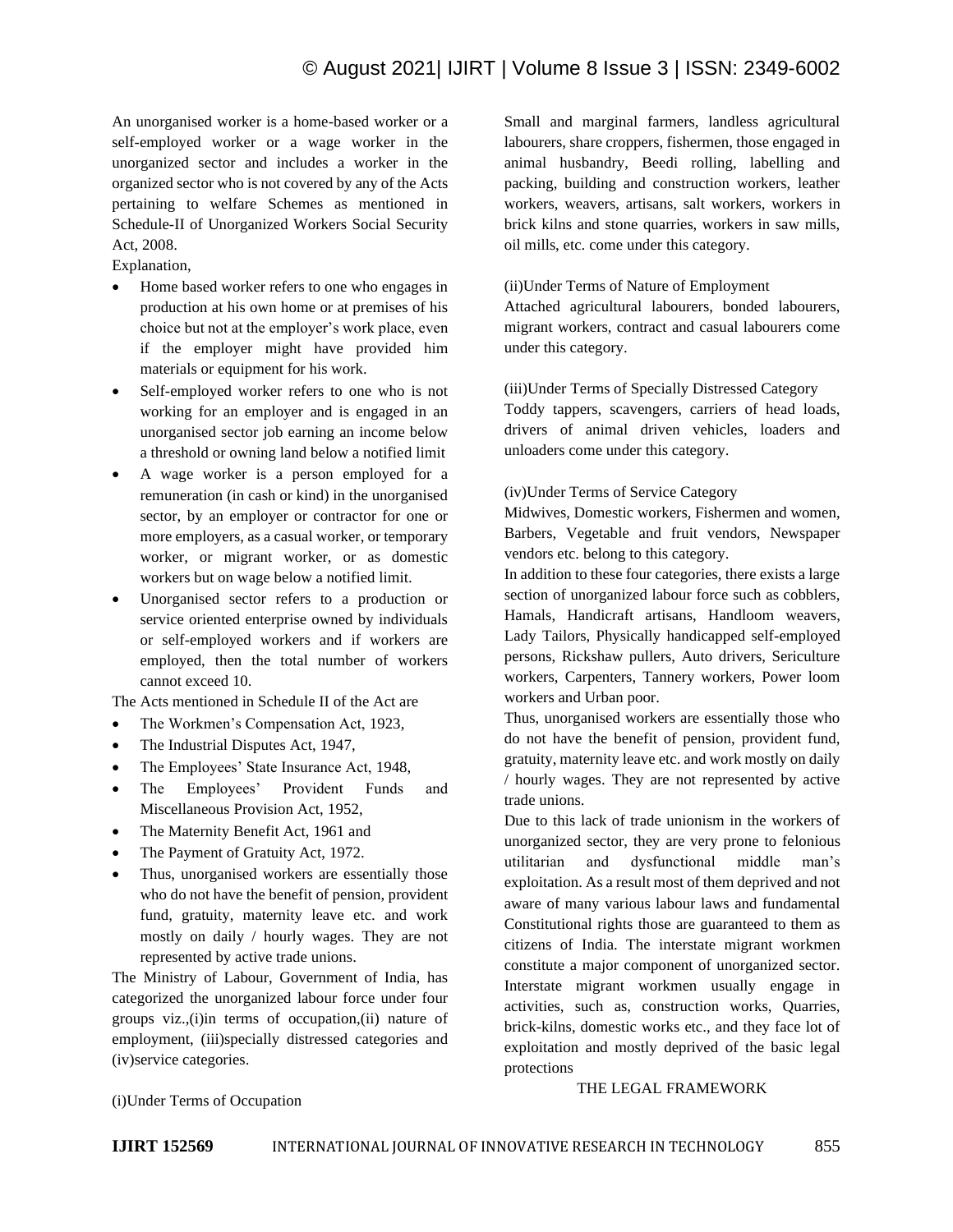Interstate Migrant workmen (Regulation of Employment and conditions of Service) Act 1979(30 of 1979) hereafter referred as Act. The Act is intended to regulate the employment of inter-state migrant workmen and to provide for their conditions of service. It applies to every establishment, and the contractor, who employ five or more. Section 12(b) prescribes that it is mandatory for employer to issue to every inter-State migrant workman, a passbook affixed with a passport size photograph of the workman and indicating in Hindi and English languages, and where the language of the workman is not Hindi or English, also in the language of the workman, —

- 1. the name and place of the establishment wherein the workman is employed.
- 2. the period of employment.
- 3. the proposed rates and modes of payment of wages.
- 4. the displacement allowance payable.
- 5. the return fare payable to the workman on the expiry of the period of his employment and in such contingencies as may be prescribed and in such other contingencies as may be specified in the contract of employment.

### The Hindrance

It is the prime responsibility of the employers hiring migrant workers to make payment of displacement allowance vide Section 12 (b) (iv) equivalent to 50% of monthly wages or as prescribed by the Act, whichever is higher and payment of journey allowance including payment of wage during of the period of journey, suitable residential accommodation, medical facilities and protective clothing, payment of wages, equal pay for equal work irrespective of sex etc.

The main responsibility for enforcement of the provision of the Act lies with the Central and the State Governments/Union Territories in the establishment falling in the Central and State Sphere respectively.

The objectives of the enactment of this act proved hard in its implication. The primary reason being the onerous compliance of its rules set out in the law, as it proved burdensome and expensive for the employer to hire interstate migrant workers rather than employing the local workers. To overcome such norms imposed in the Act they use to resort unethical and illegal means to procure labour from other states.

In some parts of western Odisha, labour been found in the debt-bondage is most prevalent form of forced labour those are being transported en-mass to different parts of country to work in brick kilns. People call this mass transport "annual Migration. The agents or middlemen lure the jobless workers in poor families and desperate couples in surrounding hamlets by giving some cash as advance for each family to buy food and clothes ahead of the local harvest festival. In return, they pledge their freedom and the workers migrate to other places to work along with their kith and kilns and spend the next six months or more, working to pay it back. In 90% of cases, they are trafficked by labour agents to work in brick kilns. The agents which describe as "loans and jobs", that is nothing but "debt bondage", the most prevalent form of forced labour in a country where an estimated 18 million people live in some form of modern slavery, according to the latest Global Slavery Index by Walk Free Foundation.

## STATUS OF INTER STATE MIGRANT WORKMEN DURING COVID-19

Recollecting the incident of mishap in Aurangabad district of Maharashtra on 08 May 2020, where sixteen migrant workers were crushed to death by a goods train. This mishap occurred while these workers of a steel factory of Jalna were on their way to their native places in Chhattisgarh amid of lock down imposed by pandemic COVID-19. When these workers were in their deep sleep after walking the entire day in the scorching heat to reach their destinations. This is the plight of those workers who left their home places and migrated to urban areas in search of means of their livelihood.

This situation not exclusive to 16 migrant workers, it the present condition of all such workers who left their native places and migrated to different parts of the country. Many workers were suffering a lot during this lock down of COVID19.

A rapid telephonic survey conducted by Aajeevika Bureau in May 2021 with 195 migrant worker stagnated in Ahmadabad revealed pathetic condition of migrant workers in which most of them starving or with limited food, not getting medical treatment and facing discriminative treatment at local health centres with reduced wages or non-payment of due wages and 73% of them were in fear of contracting COVID-

Inter State Migration due to Debt-bondage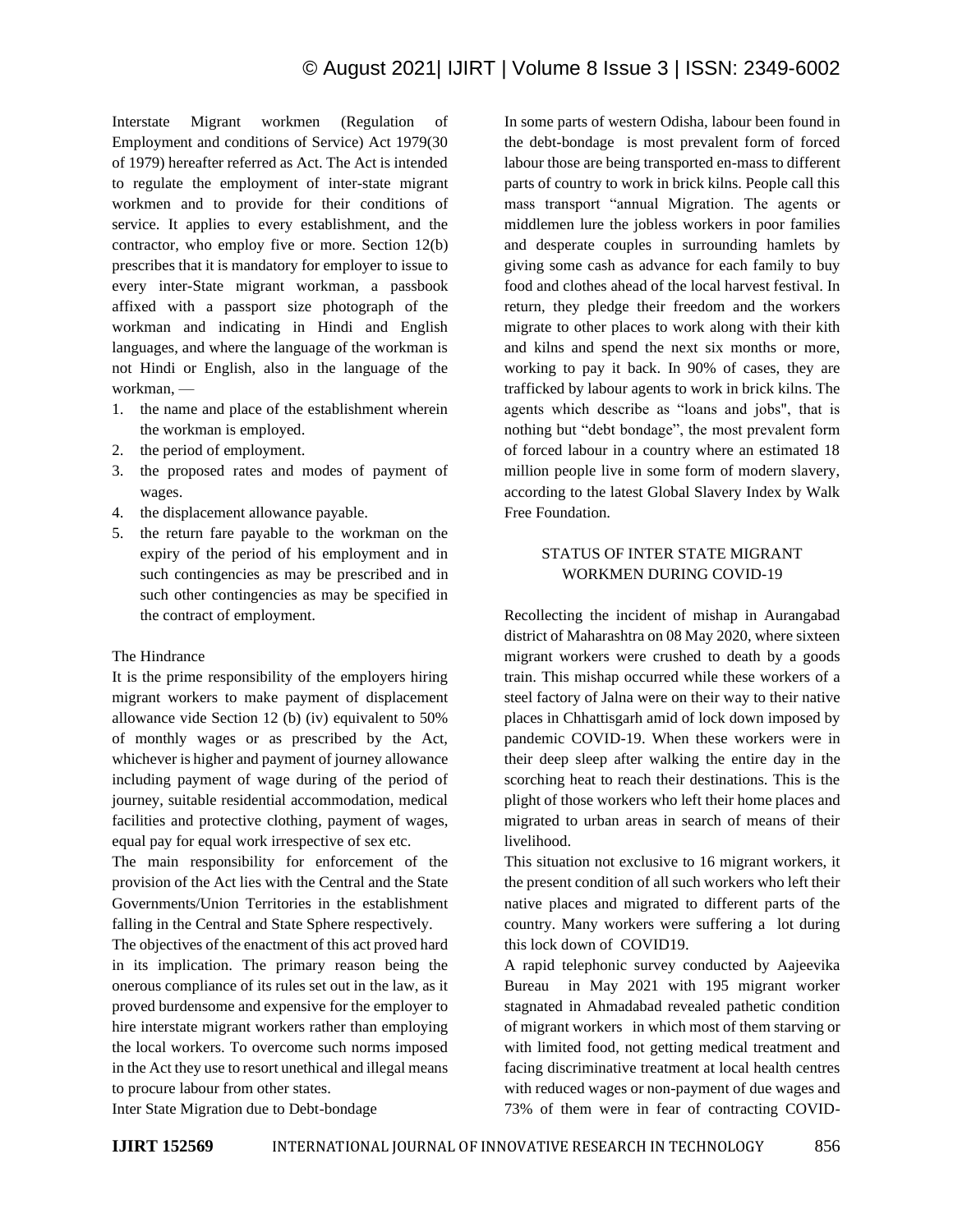19.The ruinous consequences of COVID-19, which continues to haunt the lot of migrated workers even today.

#### DATA BASE - Government Initiatives

Though the Government has been implementing some social security measures for occupational groups of workers in the unorganized sector which constitute about 93% of the total work force in the country, still majority of the workers are without any social security coverage. For example, one of the major insecurities for workers in the unorganized sector is the frequent incidences of illness and need for medical care and hospitalization of such workers and their family members. Despite the expansion in the health facilities, illness remains one of the most prevalent causes of human deprivation in India. It has been clearly recognized that health insurance is one way of providing protection to protect them against the risk of health spending leading to poverty. Many of them unable take or unwilling to take up health insurance because of its cost, or lack of perceived benefits. The situation is more than worse in rural areas. Recognizing the need for providing social security to these workers, the Central Government has introduced the Rashtriya Swasthya Bima Yojana (RSBY).Smart cards for this scheme are supplied to the insured worker on payment ₹30, with that smart card the worker will get cashless treatment in any empanelled hospitals. But majority of the workforce are not aware of this scheme Any initiative steps to recognise informal migrant workers and implement the schemes by the government or by NGOs can only be possible if there is data available for this purpose.

In 2018 for the first time Supreme Court directed the ministry of Labour to come out with a portal for registration of migrant workers, which will help to extending various benefits under Social security measures to migrant workers. Very soon a response came from railway minister who announced during a briefing on budget day, that Indian Railway will soon introduce a system which will make contractors divulge details of their employees and ensure a more transparent system in which will have a database of workers engaged by contractors in non- operational areas such as housekeeping, cleaning, consultancy, training and other such services and will be mandatory in labour intensive service contracts

The computerised system will have a database of all workers with their personal details, police verification, medical insurance, provident fund registration, identification certificate issued by the government of India, also generate identity cards for them complete with work site details, blood group, photograph and a colour- based band, based on category of labour. The workers biometrics will also be uploaded on the system. New general Conditions of Contract (GCC) for services, drafted and approved by the railway board through a committee of its executive directors with separate the terms and conditions for contractors engaged in railway works like construction of bridges, buildings, gauge conversion projects etc., By having such computerized data base it will help to implement policy to make contractors legally obligated ,not only to follow the usual labour laws like payment of minimum wages, provident fund and others, but also implementation the Maternity Benefit Act as well as the Sexual Harassment at Workplace Act just like the organised sector.

November 2020, the Finance ministry approved for creation of the National Database for Unorganized Workers (NDUW), with an aim to provide a proper platform to the workers belonging to the unorganized sector by facilitating easier and better implementation of policies for the unorganized sector. States, the Centre and individuals themselves can enrol either directly or via common service centres and post offices. Once in place, the migrants and informal sector workers will be able to enjoy seamless benefits, including social security, when the government announces anything for them. The National Informatics Centre is entrusted with preparing the technology backbone.

### Date base – Functioning

The Ministry of Labour and Employment of India, which will work in collaboration with the state governments to register in a national computerized every informal sector workers details and each account will be linked with the 12-digit Aadhaar number and bank account by creating site in which more and more workers will be encouraged to connect to the portal. All internet kiosks in the country, even managed in private, will be authorized register the data of migrant workers through their Aadhar card, which help most of the unorganised works are uneducated who do not have any internet service or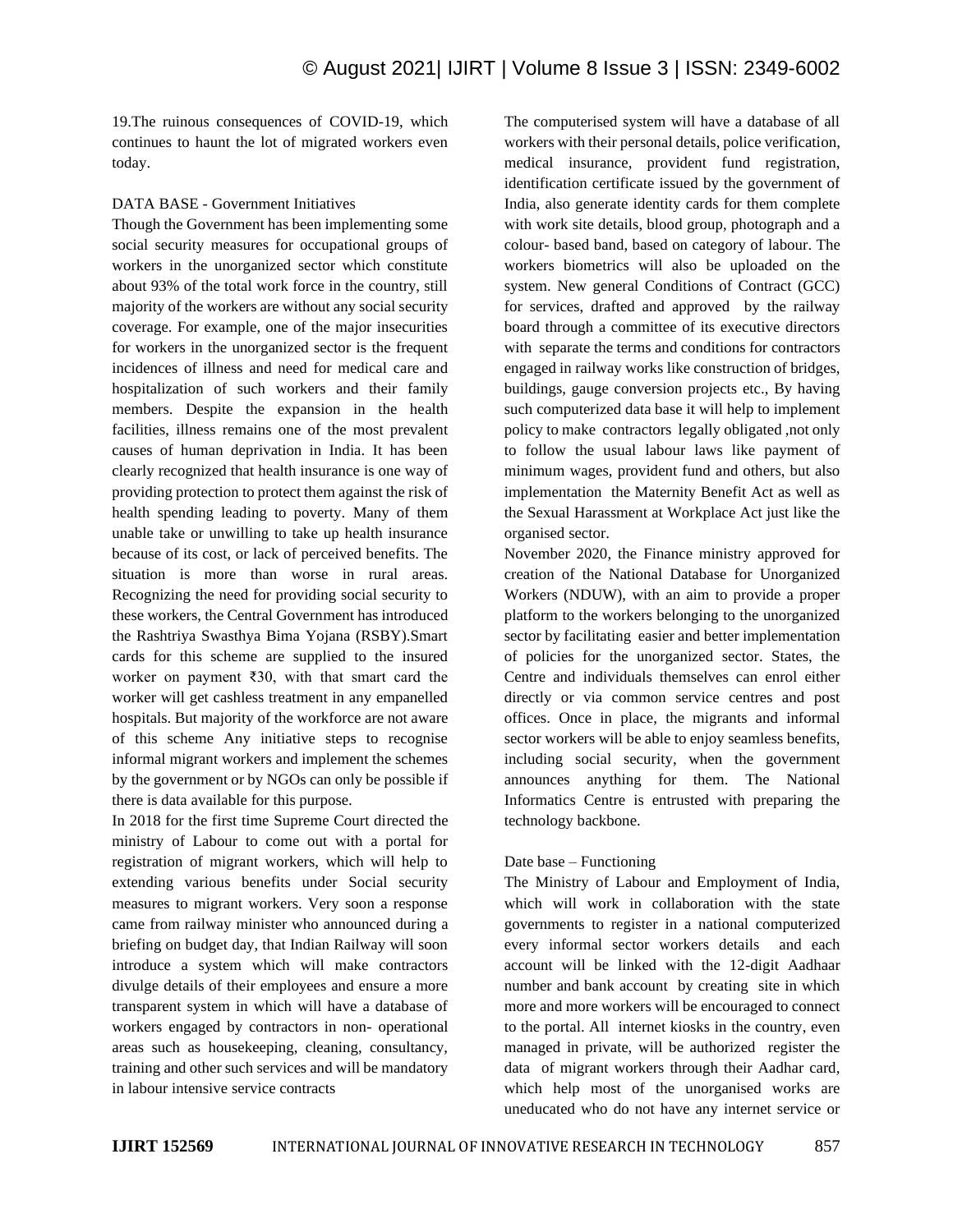register their data of their own. Such a database would help the central and state governments to provide reliefs at the time of calamities to the migrant workers and their family members .Apart from all the reliefs provided by the government, it help in implementing social security initiatives and will also provide better employment opportunities. As the database will include all the workers of the unorganized sector including the migrant workers, it would ensure better implementation of government policies and ensure that no unorganized workers are left behind. Thus database as proposed would also help in tracking the worker's movement and would provide them to reach the welfare schemes, medical services with more and more job opportunities.

The total cost of the project is estimated to be approximately ₹.650 Crores, to rope at least 300,000 common service centres and 100,000 post offices for this exercise and the ministry assured to spend around ₹750 Crores for this.

By having a computerized database, the tracking of migrant workers become easy for the governments of origin as well as of destination state and implement welfare measures and extend social security provisions at the time of destitution.

As the labour laws enacted in India are complex in nature, the Second National Commission on Labour (2002), recommended the Central Government to replace 29 existing Labour Laws with New Labour Codes to simplify and modernize labour regulation in order to address the need of employment growth in the country which is a major challenge while protecting workers' rights.

The NDA government been determent to consolidate all the existing labour laws into four Labour Codes viz., The Code on Wages, The Industrial Relations Code, The Occupational Safety, Health and Working Conditions Code, and The Code on Social Security ,each code is drafted by amalgamating existing labour laws to remove ambiguity as well as the complexity of old obsolete laws, which has streamlined multiple central labour laws on wages and bonuses, occupation health and safety ,social security and industrial relations .The codes which are going to be implemented widened the scope of definition of employee and employer, as it includes both organized and unorganized sectors and the applicability of the minimum wage not restricted only to scheduled employment rather it applies to all types of employments including unorganized and even to migrant workers.

The social security code 2020 and the occupational safety, health and working condition code2020 make it mandatory for the Employers/contractors of Interstate migrant workers have to: (i) notify specified authority of both states in case of fatal accidents and serious bodily harm, (ii) ensure suitable work conditions, and (iii) extend medical check-up and other benefits like provident fund and ESI entitlements which other workers in the establishment may be entitled to. In addition the migrant workers must also be given an option to avail benefits of the public distribution system in their native or destination state where they may be employed. The sanguinity of applicability and implementation is not possible unless a clear data available with Government, hence the creation of data base for unorganised migrant workers will bail out the problems in implementation of laws. Recently, Minister for Industries for state of Tamil

Nadu came forward to create a digital databank of migrant workers employed in industries, particularly the Micro, Small & Medium Enterprises and hospitality sectors, across the State, which is a good initiative. It is estimated that lakhs of migrant workers from various States such as Bihar, Jharkhand, Chhattisgarh, Odisha and West Bengal are engaged in industries across Tamil Nadu.

### **CONCLUSION**

Major industries in the country rely on a few labour contractors for hiring workforce, and contractor secure labour from neighbouring states who live under the dent of property. In reality, when these migrant labour are not provided with basic amenities by the contractors they take shelter in slums and their children remain unattended by parents as result they become targets of anti-social elements. Not only that those children being lured by illegal migrants of alien nations, motivate them and engage them in offences like drug peddling and anti-national activities. It is found that many illegal migrants from Bangladesh and Sri Lanka taking shelter in India as migrant labour. Hence having a database of migrant labour, it will also help to weed out illegal migrants by the intelligent department.

The database would help in better monitoring and supervision of the policies of the government and